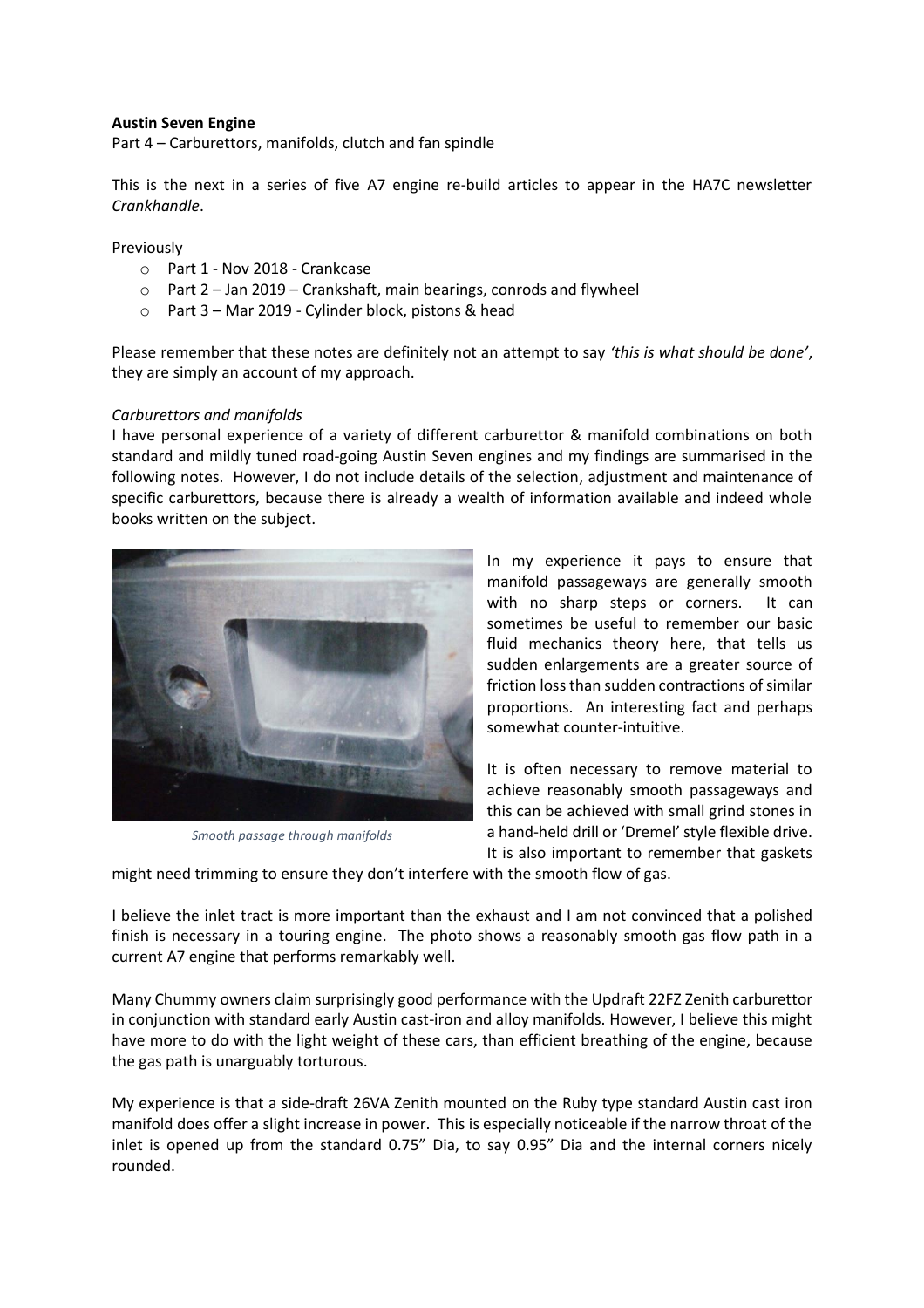However, I have a personal preference for SU Carburettors. They seem to suit Austin Sevens rather well, are often easier to set-up and being based on a variable jet principle, they enable any slight blockage to be easily overcome by tugging briefly on the choke. Back in the Sixties, many A7s sported twin SU carburettors but unless you plan to de-siamese your inlet ports, it now seems widely accepted that a single instrument will be more effective and of course a good deal easier to set-up. Whilst on the subject of jet blockage, I always employ a fuel filter. My preferred type has a fine brass mesh above a small glass bowl in which I often find small amounts of debris which are easily removed. One purchase of petrol in rural France on the 2017 Eurotour caused the glass bowl to become completely full of fine grit particles but happily, nothing reached the float chamber.

So what size and configuration of SU carburettor do I favour? Well, I have had good results with a 1.00" Dia (measured at the butterfly) horizontal sidedraft SU fitted to the standard Ruby style inlet/exhaust manifold; which seemed to give a further improvement in performance over the 26VA Zenith on the same manifold.

However, a more tasty option is a 30° 1.125" Type H1 SU mounted on an ALR (or similar) alloy inlet manifold with 30° flange, in conjunction with an 'bunch of bananas' steel exhaust manifold such as the one shown here made by Ian Bancroft.

This combination has worked extremely well for me for some years but fitting it inplace is not entirely straightforward. Firstly, there is no room for the centre manifold stud, so this must be blanked-off, which means the other studs need to be in really good shape. I have previously mentioned that Sir Herbert's offerings seem a little frail at ¼" Dia. so I always make mine <sup>9</sup>/<sub>32</sub>" Dia.

Access to several of the manifold nuts is also severely restricted with this particular exhaust arrangement, which makes the length of the studs somewhat critical. Even then, there is insufficient clearance to accommodate a conventional socket for tightening the nuts. So, I have resorted to an old box spanner with some material ground-off its outer surface. Clearly, for structural reasons, it is important not to



*Typical sporty manifold & carb' arrangement*

overdo this grinding or let it get too hot which would destroy its temper. Happily, old box spanners are often made of excellent steel and my ground-down version has lasted many years.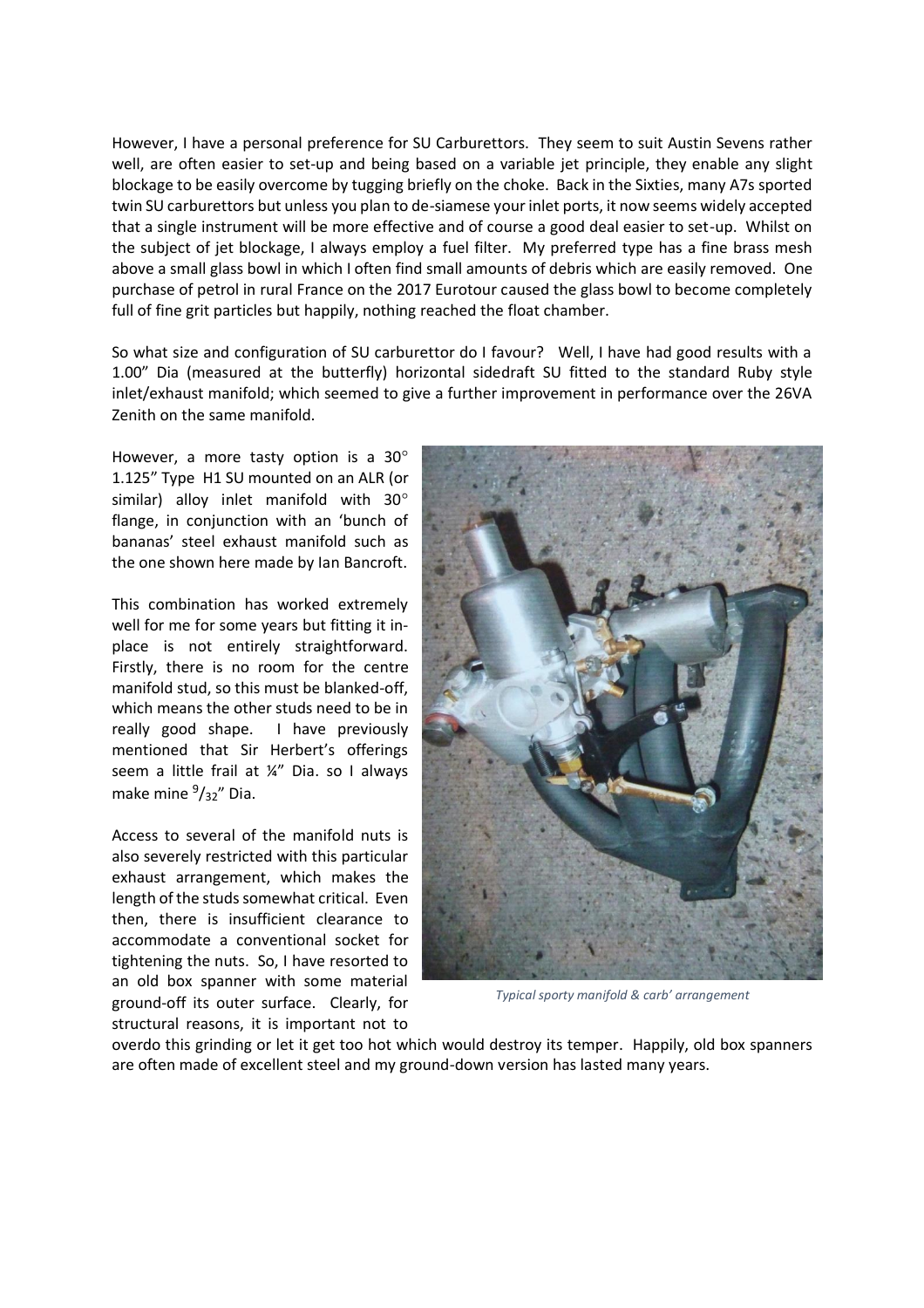

*Swept exhaust on a powerful HA7C Chummy*

Box saloons (and I guess Rubies) have plenty of room to accommodate a 'bunch of bananas' exhaust manifold but with a 'Chummy' it is more of a squeeze. An easier option in this case, is a swept four branch exhaust manifold such as that supplied by Pigsty Racing and a fine example can be seen in the photo on the left of one of our Club cars.

Clearly, with sports exhaust manifolds you have to make your own arrangements for connecting the exhaust pipe because standard exhausts will not fit directly. Actually, I have found that they sometimes don't fit terribly well even in unmodified cars.

Another interesting option is a Nippy manifold. Interesting, firstly because it will accommodate a standard exhaust downpipe and secondly because it seems surprisingly efficient. This efficiency might derive from a masterpiece of theoretical Longbridge calculation but some argue it is more likely a happy accident of design. Never mind, it works really well.

Unfortunately, the correct Nippy downdraft Zenith carburettor (the 30 VE1) has become an endangered species, the last one I saw for sale about five years ago was severely damaged and still had an asking price of well over £200. However, several other similar Zeniths make excellent substitutes and often come-up for sale at reasonable prices. There is also plenty of available information on suitable choke and jet sizes.

For those of us that prefer a variable jet in our carburettors, it is fairly straightforward to fit a 30 degree aluminium adaptor to a Nippy manifold as shown in the photo. Standard adapters are available but the ones I have seen are designed to take a 1.25" HS2 SU, which I believe might be slightly too big for my road engines.

However, with a little ingenuity, these adapters can be modified to take a 1.125" H1 SU and I am currently enjoying excellent results with this configuration. As a point of interest I



am currently using a GG needle which seems about right.

The photo also shows my oil catch tank. The valve chest cover breather holes are blanked-off and an adapter connects (via a length of old outer speedo cable) to an old Brasso tin that has a ring of small holes in its lid. It works surprisingly well.

Since this photo was taken, I have added a short home-made inlet trumpet, fitted with a coarse gauze to prevent any unwanted large lumps of grit from entering the engine. It seemed a good idea and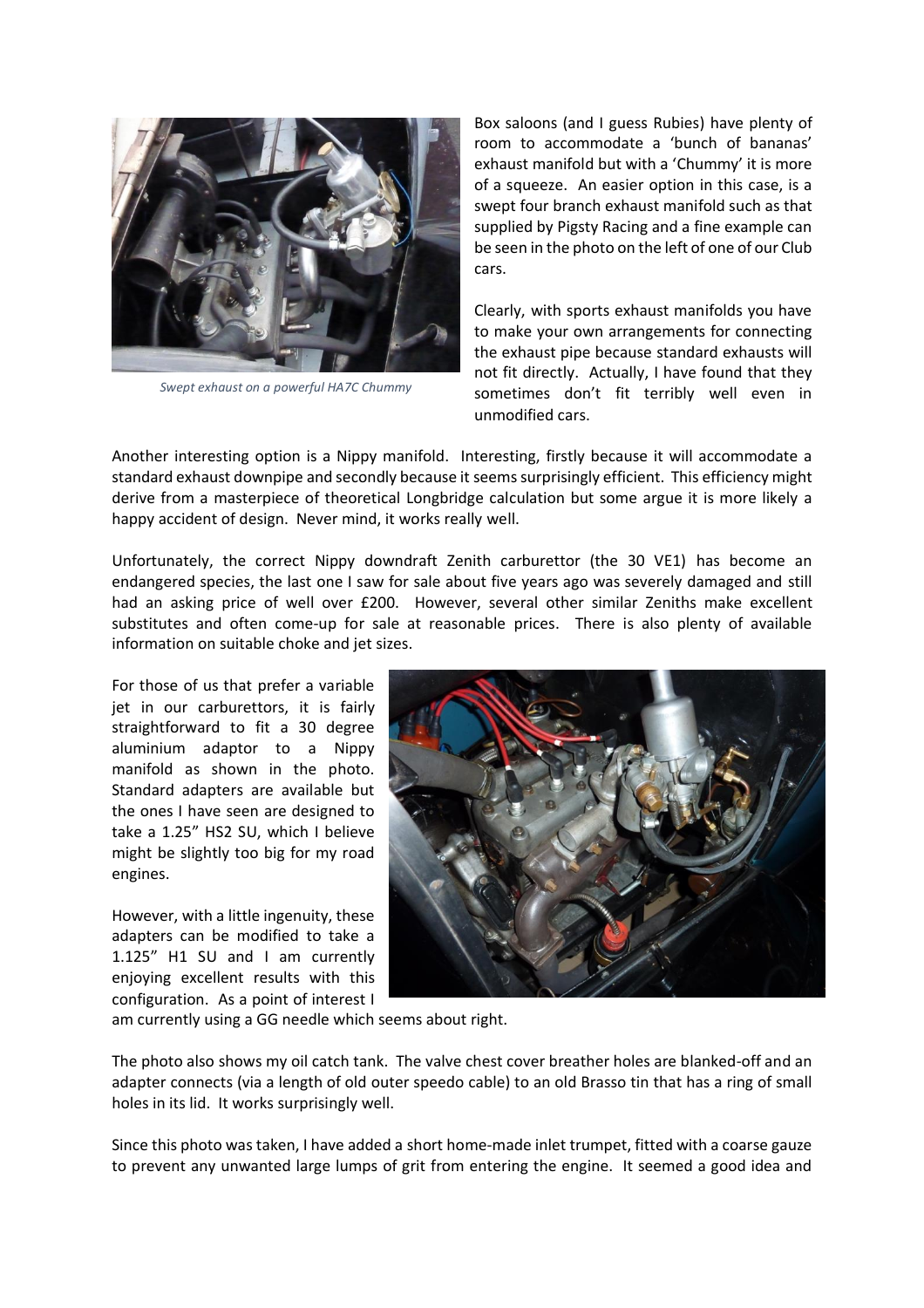there is just enough room under the bonnet - but it has had no noticeable effect on performance. At some stage I propose to experiment with some form of air-cleaner cum silencer but for the moment, I shall continue to enjoy the noisy roar of the engine, especially noticeable on wide throttle openings.

# *Clutch*

The benefits of even a slightly sporting engine will obviously be lost if the clutch is in poor shape. Therefore unless the linings are obviously fairly new, I invariably replace them when building an engine. Austin Seven clutch linings are not wildly expensive, they are dead easy to fit and it gives enormous peace of mind. Similarly, a set of new clutch springs is also a good idea if yours look a bit compressed compared to new ones which are typically 1.375" long. Incidentally, although some people recommend them - I have never felt the need for double clutch springs, even with fairly pokey engines. Maybe clutch slip is more frequently caused by oil sneaking into the clutch?



The above photos show a new clutch lining fitted to a flywheel. I use a mild steel 'dolly' of rivet head diameter held in the vice to support the lining side of the rivet and prop the flywheel in a horizontal position. I then use a lathe 'dead centre' to initially spread the hollow copper rivet before widening them a little further with the ball-pein end of a small hammer then finally spread it just enough to hold things firmly together. A similar approach is followed to re-line the pressure-plate.

A smooth operating clutch also requires the pillars, clutch levers and pivot pins to be in reasonable condition. New replacement items are available, mostly at reasonable prices except that a set of three levers will set you back approaching £30. No wonder it's common to apply weld to the worn faces and then file them to shape. Play in the lever pivots can sometimes simply be removed by replacing worn pins with lengths of 5/16" silver steel. Some books suggest removing wear with oversize pivot pins and reaming the pillars but this will do your reamer no favours because the pillars are hardened steel, therefore new items might be a better option. Woodrow tells us the pivot pins should be a press fit in the levers but I have found that this is not always the case.

Austin's recommended practice of bending the levers for adjustment, really does not appeal to me. I strongly favour the well established approach of drilling and tapping the clutch cover plate at the pivot points to take suitable (flat fronted) hex' drive grub screws. This approach is described very clearly in Woodrow (A4-26) and enables precise adjustment of the levers. Incidentally, a tiny amount of low strength thread-lock seems to prevent these screws from moving in service, whilst still allowing adjustment.

# *Fan spindle*

An interesting article on the (excellent) Cornwall A7 Club Website suggests that many of us might be driving around with our fan-belts too tight. The suggestion being that a tight belt will try to climb-up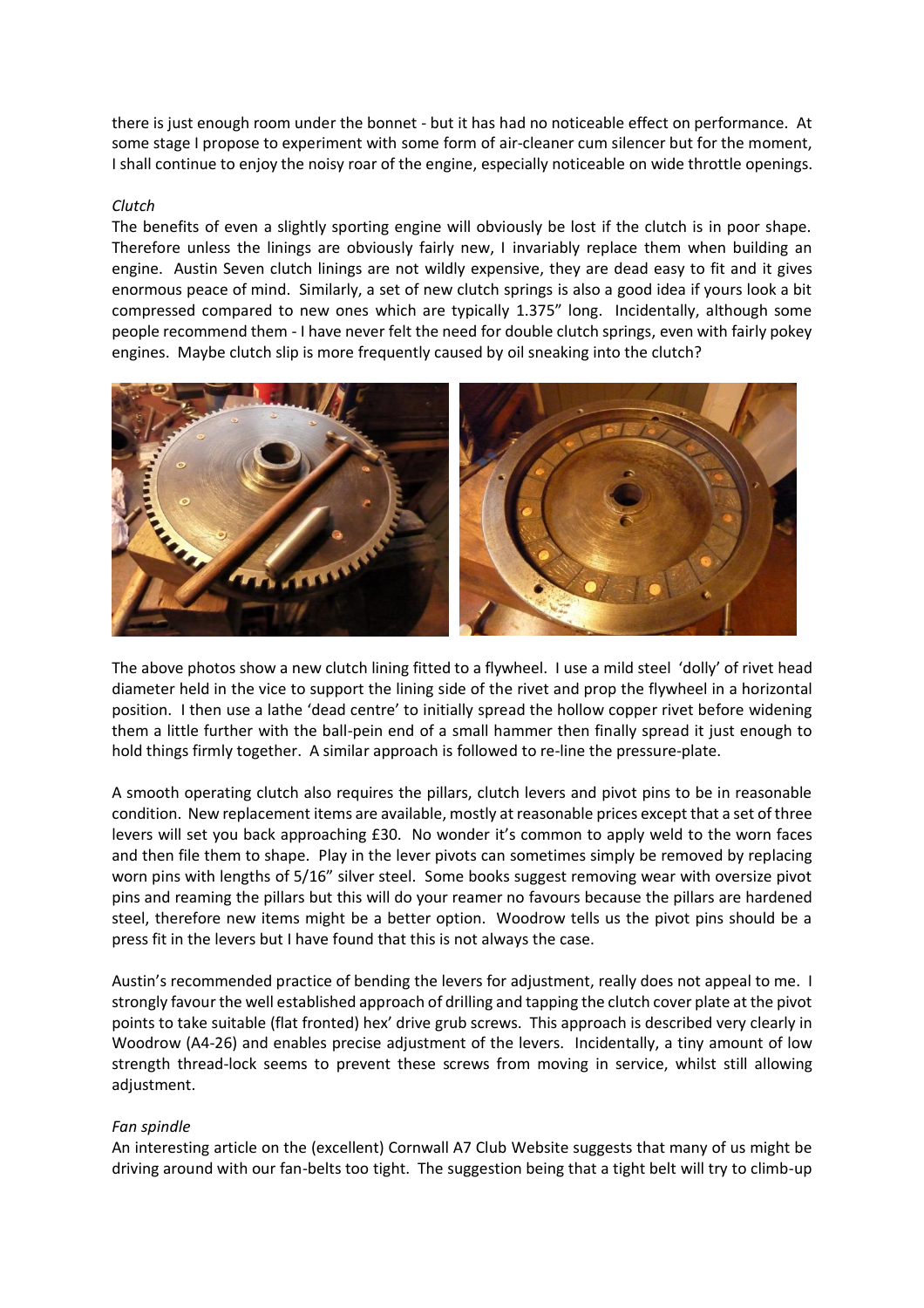the flange rather than sit nicely on the peak of the convex pulley where it should be. Mine has definitely shown this tendency for some time and causes one side of the belt to wear rather too quickly. I therefore experimented with a much slacker belt and noticed an immediate improvement in its alignment without any noticeable loss of traction to drive the fan which might otherwise cause overheating.

I recently detected some unwanted play in the top (fan) pulley and decided it was probably time to fit new brass bushes. For some time the fan belt had been inclined to sit against the pulley flange causing that edge of the fan belt to fray. I have also noticed that the fan assembly is inclined to deliver spots of grease in all directions when the engine is running.

It seemed logical that the worn bushes probably caused misalignment of the pulley which in-turn led to the worn fan-belt but the reason for loosing grease was less clear.

A recent article in the 'Grey mag' mentioned the use of 'proper' ball races in a fan pulley and this aroused my interest. A quick rummage in by box of bearings soon yielded a pair of imperial ball races 1/4" wide, ½" bore and 1.00" outside diameter. I also found a suitable chunk of aluminium, and set about designing a new pulley.

Whilst measuring the Austin spindle, I noticed the drilling (for conveying grease) had been made from the front and left unplugged. This obviously lets grease reach the back of the fan, which being only a gentle push fit on the front boss of the pulley – seemed to be a likely source of the escaping grease. So, I decided to plug the front of this hole but not so far back as the radial drilling that feeds the bearings. The spindle is hardened on its outer surface but soft enough in the centre to carefully enlarge the hole to say 5/32" Dia and tap 2BA with a relatively low percentage engagement to avoid breaking the tap. Next, after degreasing everything, a 2BA screw was secured in position with Loctite and cut-off flush at the front end when cured. Finally, the cross-drilling for the nut split pin was restored.



The new pulley design was very straightforward and based on positioning the two ball-races as far apart as possible. The Austin felt seal housing was replicated by a light press fit brass bush to hold everything together. Finally, the bearings are separated by a simple alloy spacer.

*Spindle & components ready for assembly*

The bearings were an easy push fit on the spindle and in the new alloy pulley, so, a spot of thread-lock was used to secure everything in position, obviously taking great care to avoid getting any on the bearing tracks.

The replacement felt seals that I have encountered are far too wide at about ½"and need to be cutdown to a thickness of around  $1/4$ " which means you can keep the remainder as a spare. Cutting can of course be achieved with the kitchen carving knife but a more accurate approach, is to hold the felt seal on a 3/8" mandrel in the lathe and cut it with a Stanley knife blade held in a simple clamp tool as shown in the following photo.